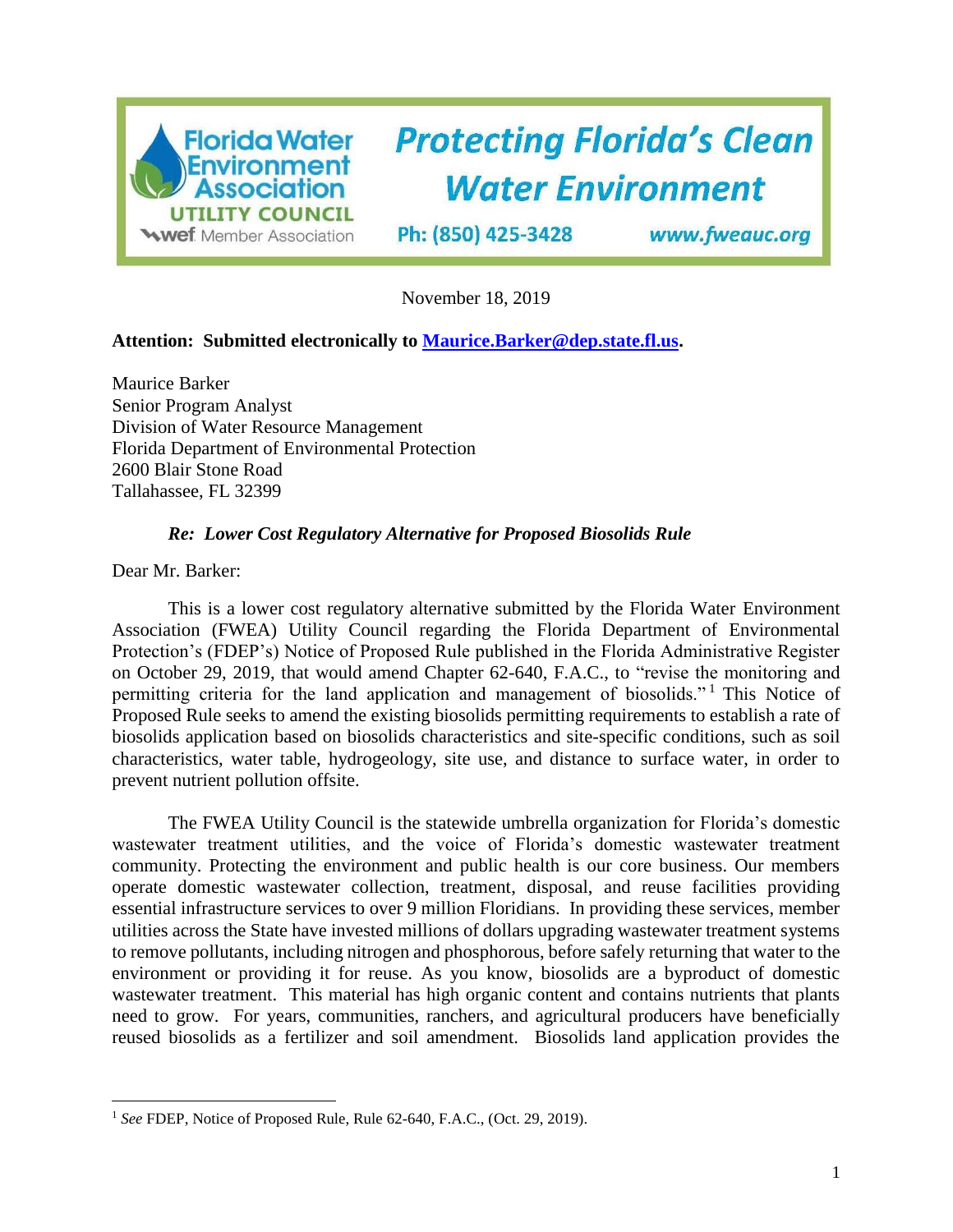environmental benefits of reducing the need for chemical fertilizers and providing soil amendment which can increase crop production and reduce water demands.

The FWEA Utility Council is supportive of FDEP's effort to strengthen, in a sciencebacked manner, the existing rules for the land application of biosolids to reduce the potential for nutrients to enter the state's surface and ground waters. However, the FWEA Utility Council is concerned that the portion of the proposed biosolids rule prohibiting land application on any site where the seasonal high-water table is within 15 centimeters of the soil's surface imposes an undue regulatory burden on FWEA Utility Council members. The FDEP's proposed biosolids rule would substantially impact the interests of FWEA Utility Council members by significantly reducing the areas of the state where biosolids can be land applied. We believe that FDEP's environmental objectives, which we support, could be achieved with some modification of the proposed rule language to allow flexibility on a case by case basis where reasonable assurance is provided that the land application of biosolids will not cause or contribute to a violation of Florida water quality standards.

The overly broad scope of the prohibition in the proposed rule will force a significant number of FWEA Utility Council members to find alternative means of biosolids disposal, even though currently available alternatives, such as landfilling, are not capable of handling the amount of biosolids typically land applied. Meeting the requirements of this proposed rule will come at a considerable cost to utilities and ratepayers across the state while lower cost measures exist to achieve the mutually desired goal of protecting water quality and controlling offsite nutrient transport. As such, the FWEA Utility Council formally proposes the following amendment to Proposed Rule 62-640.700(10), F.A.C., as a good faith lower cost regulatory alternative pursuant to section 120.541(1), Florida Statutes.

## Lower Cost Regulatory Alternative

Rule 62-640.700 Requirements for Land Application of Class AA, A, and B Biosolids.

(10) Seasonal High Water Table.

(a) A minimum unsaturated soil depth of two feet is required between the depth of biosolids placement and the water table level at the time the Class A or Class B biosolids are applied to the soil. Biosolids shall not be applied on soils having a seasonal high water table less than 15 centimeters from the soil surface or within 15 centimeters of the intended depth of biosolids placement, unless:

1. A department approved nutrient management plan and water quality monitoring plan provide reasonable assurance that the land application of biosolids at the site will not cause or contribute to a violation of Florida surface water quality standards or ground water standards; or

2. The actual water table can be determined to be greater than 15 centimeters from the soil surface or the intended depth of biosolids placement at the time of application and the applicant can provide a reasonable assurance that any subsequent changes in the depth of the actual water table after the application of biosolids will not result in the movement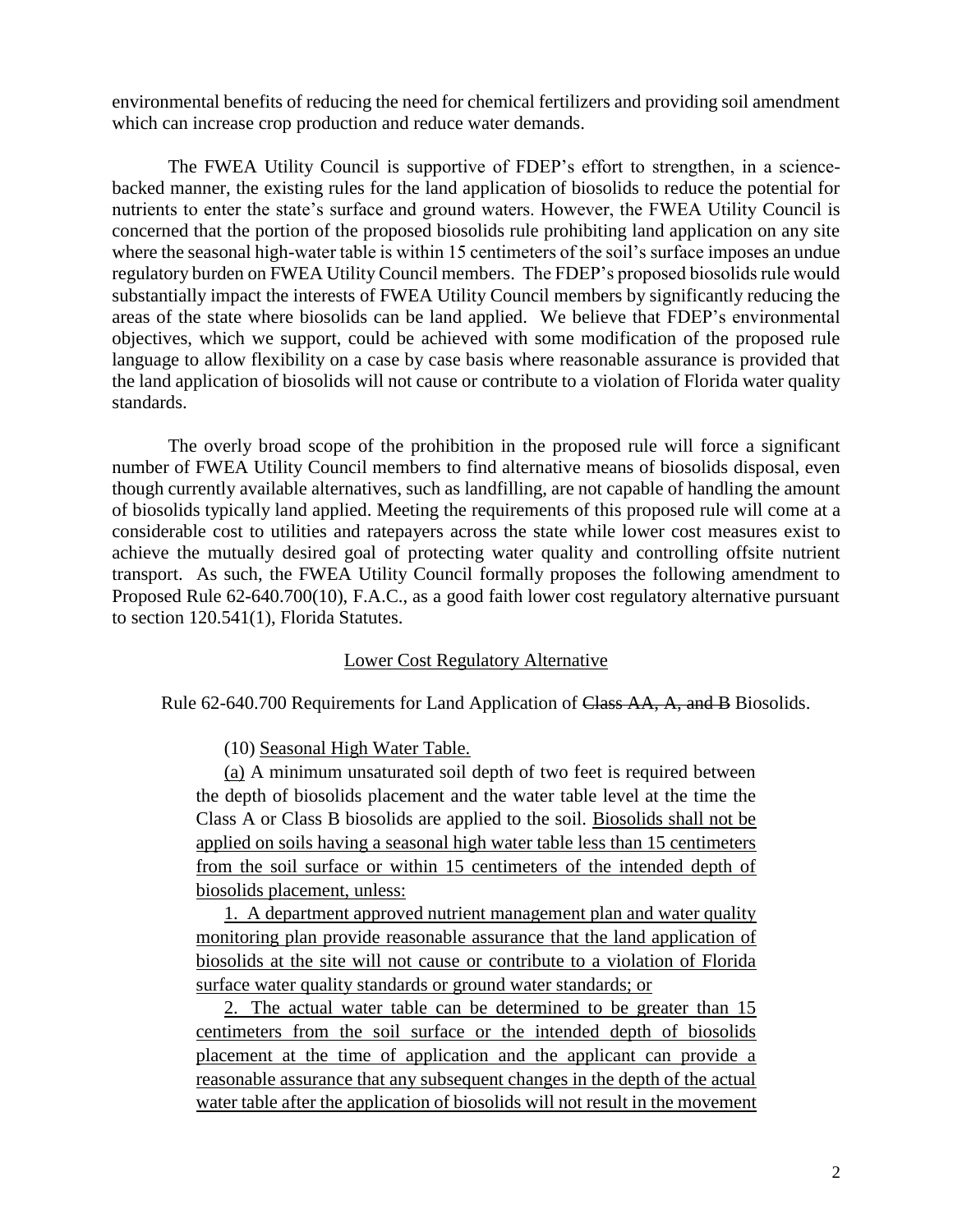of biosolids beyond the application site and presents a low potential for nutrient transport from the site. The applicant may provide this reasonable assurance by showing that the water table at the application site will be actively managed to prevent the offsite movement of biosolids and nutrients.

(b) The permittee can indicate the seasonal high ground water tablelevel for each application zone at the application site in the Biosolids Site Permit Application, Form  $62-640.210(2)(d)$ , by use of soil survey maps or by an evaluation conducted by a professional engineer with soils training who is licensed in the State of Florida or a professional soil scientist certified and registered by the Florida Association of Environmental Soil Scientists. The methodologies set forth in the document "Soil and Water Relationships of Florida's Ecological Communities" (Florida Soil Conservation Staff 1992, https://floridadep.gov/sites/default/files/soil-and-water.pdf), which the Department adopts and incorporates by reference, may be used to establish the seasonal high water table.

(c) If the seasonal high ground water level is within two feet of the depth of biosolids placement or cannot be determined at the time of permitting, the water table level shall be determined in one or more representative location(s) in the application zone before each application of biosolids, by measuring the water level in a water-table monitoring well or a piezometer.

The purpose of FDEP's biosolids rule is to protect waters of the state from nutrient pollution and minimize the migration of nutrients to prevent the impairment of waterbodies. The FDEP's primary justification for the proposed rule's 15 cm seasonal high-water table prohibition is to reduce potential flushing that can occur when the actual water table interacts with the soil shortly after biosolids are applied and before the nutrients have had time to bind with the soil or be taken up by the plant being fertilized, thus causing nutrients to be flushed from the soil and transported offsite and potentially entering surface or groundwater. However, as provided in this lower cost regulatory alternative, reducing nutrient flushing can be achieved without creating a total prohibition on the land application of biosolids at sites where the seasonal high-water table is within 15 cm of the surface for only a very short duration of the year. The increased regulatory scrutiny and affirmative demonstrations required by the Utility Council's proposed amendment will ensure that the Department's clean water goals are met, and it will do so while significantly reducing the regulatory costs for FWEA Utility Council members and the communities we serve.

If our proposed lower cost regulatory alternative is not adopted, we respectfully request the FDEP to prepare a statement of estimated regulatory costs for the proposed amendments to Rule 62-640.700(10), F.A.C., as mandated by section 120.541, F.S. The FWEA Utility Council also hereby requests party status and a public hearing pursuant to  $120.54(3)(c)$ , F.S. We also note for your reference that subsection 120.54(1)(d), F.S., provides as follows:

In adopting rules, all agencies must, among the alternative approaches to any regulatory objective and to the extent allowed by law, choose the alternative that does not impose regulatory costs on the regulated person, county, or city which